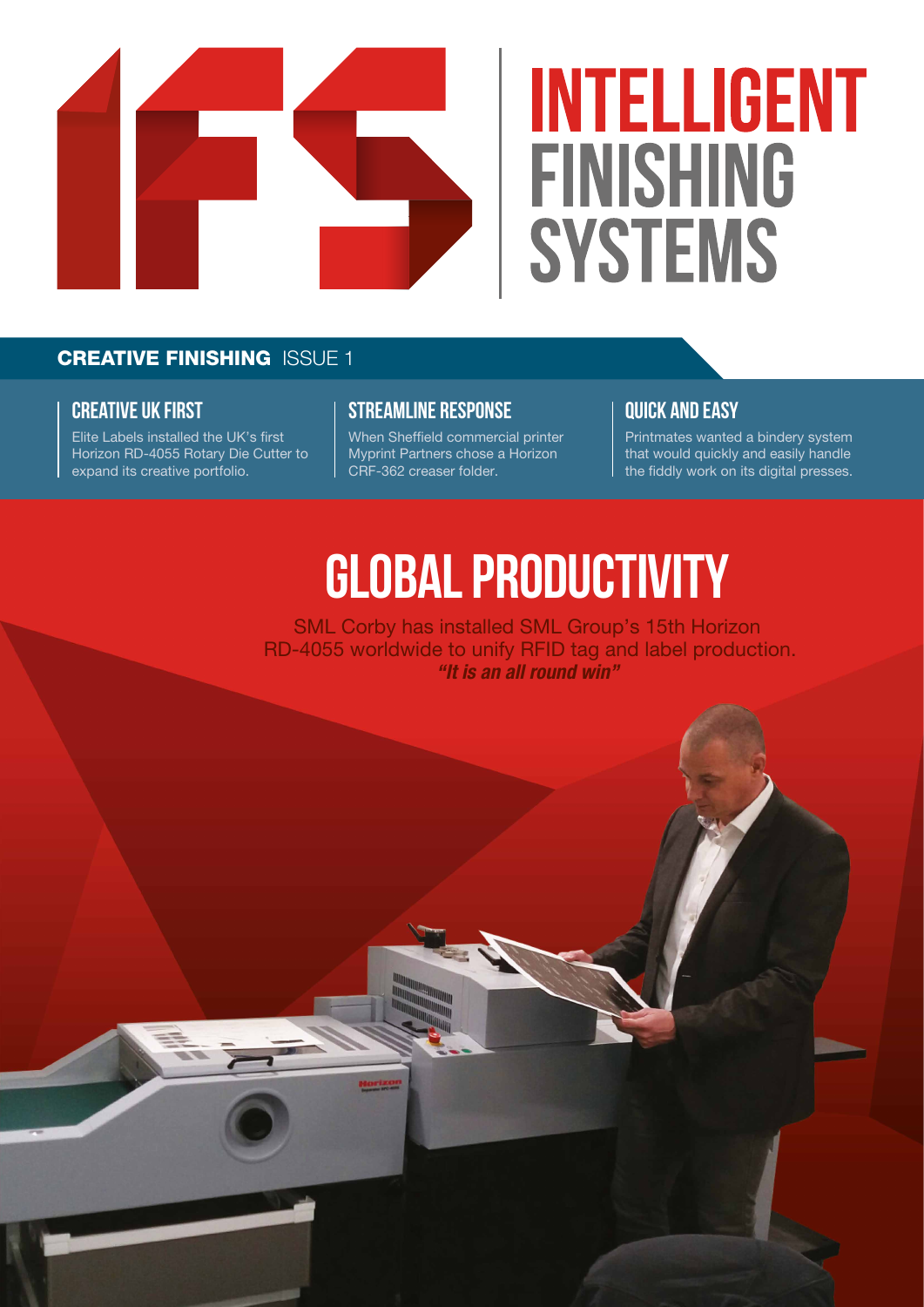### **HELLO& WELCOME**

**Creative finishing adds value and allows operations to expand their innovative services IN their portfolio. Our most innovative systems include the:**

#### Horizon RD-4055

The Horizon RD-4055 Rotary Die Cutter can die-cut, kiss-cut, crease, perforate, slit, hole punch and round corner in one process for digital and offset printed sheets. Its repeat register function enables multiple up imposed applications with a smaller die to reduce die cost. It can offer up to five repeats in a single pass. The simple and easy operation reduces costly labour steps and increases productivity versus steel rule or mechanical dies. The one pass processing 6,000 cycles per hour RD-4055 offers a maximum sheet size 400 x 550 mm and substrate flexibility up to 0.5 mm. The Die Cutter is also available with dual magnetic cylinders, designed to simultaneously cut and crease/score shortrun products from both sides of the sheet.

#### Horizon SmartSlitter

Powered by Horizon SmartConnect JDF/PDF workflow, the Horizon SmartSlitter sets higher quality standards and efficiencies for dynamic cutting, creasing and perforating in one pass for digitally printed sheets. It incorporates a high resolution colour touch screen for easy and intuitive operation while advanced front and side-lay registration of every sheet before reading a 1D/2D barcode or optical mark guarantees the best possible cutting, creasing and perforating accuracy. It is ideal for a range of products from business cards, shop cards, invites and laminated sheets to binding covers.

#### Horizon Creaser CRF-362

The Horizon CRF-362 creases and folds in one pass a wide range of light and heavy weight stocks, coated or uncoated. Capable of up to ten crease lines on a sheet, it uses an impact scoring technology that eliminates or minimizes cracking of the stock or printed image. Setup and changeovers – including fold pattern, creasing number, and up/down crease selection – are completed on the high resolution intuitive colour touch screen.

### **Horizon RD-4055 CREATIVE UK FIRST**



#### Creative, eye-catching, bespoke, boutique labels that add value have been added to the portfolio of services offered by label specialist Elite Labels after it installed the UK's first Horizon RD-4055 Rotary Die Cutter.

It will open new doors for us," states Saabir Sidik, Manager of Elite Labels in Leicester. "We will now be able to offer a range of options that are creative and cost effective. We can also be faster which means we will be able to increase capacity. We got an email from IFS about the new addition to the product range and it just came at the right time. Before we were hand cutting on a guillotine and drilling holes. The RD-4055 offered greater flexibility. We can now make dies to suit orders and we can be more creative with those dies."

Elite also installed a B3+ Foliant Vega 400A compact industrial laminator: "We are introducing lots of new things. We had a hand-fed laminating system but needed something faster and more automated to keep up with the increasing workload. We liked the Foliant. It is faster, easier to set up and operate. It was the perfect choice.

*It was the perfect choice*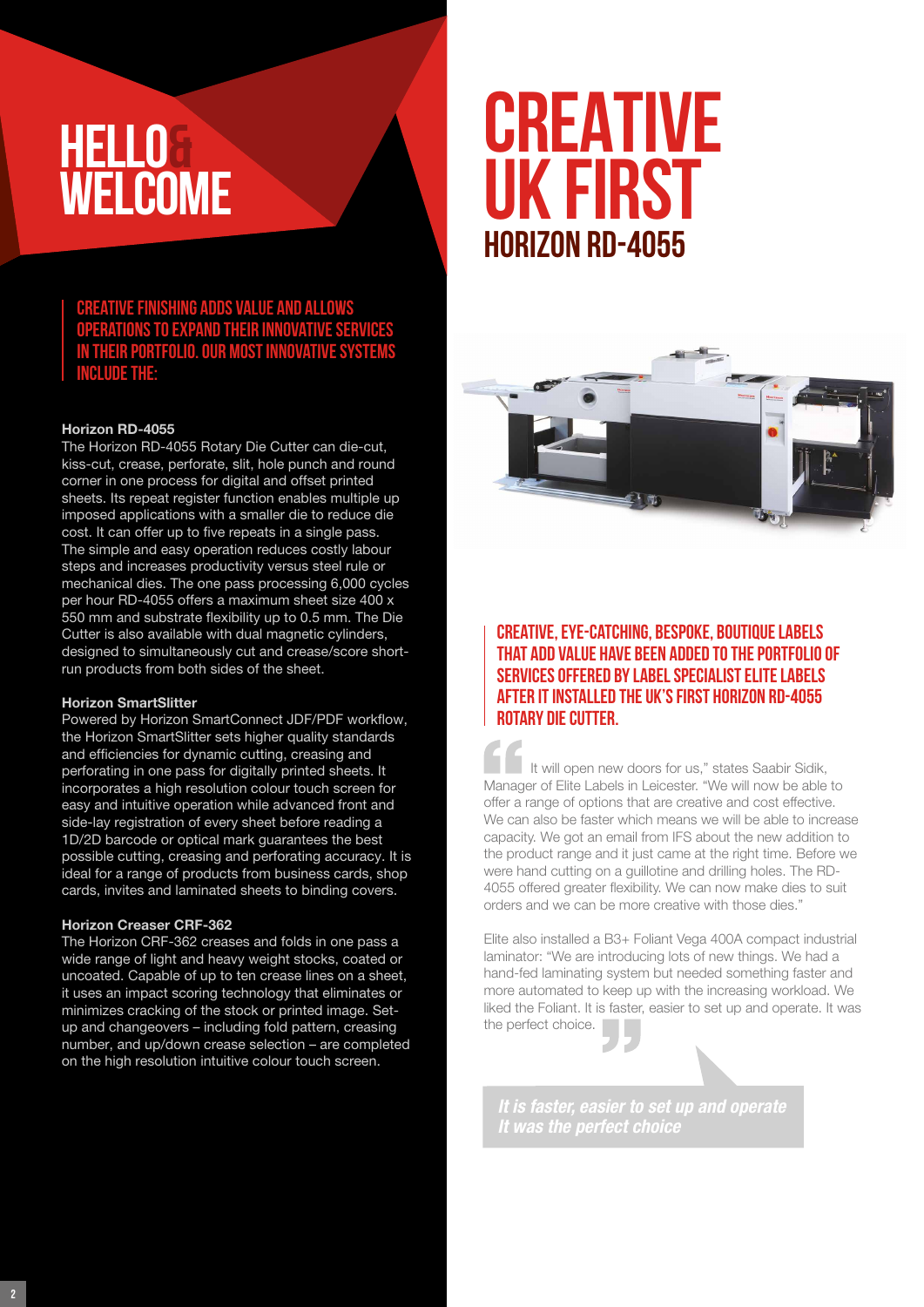## **Horizon CRF-362 Creaser STREAMLINE RESPONSE**



L-R Ian McCloskey and Richard Green with the Horizon CRF-362. SML Corby's Julian Wall with the Horizon RD-4055

### When Sheffield commercial printer Myprint Partners reviewed ways to create a responsive and streamlined bindery it chose a Horizon CRF-362 creaser folder. Myprint Partners specialises in short to medium run fast turnaround general commercial work.

In 2015 it added a Horizon SPF/FC-200A stitch fold trim line. Director Richard Green, who set up the operation with Ian McCloskey in 2014, says:

We had separate folder and creasers that were a couple of years old and wanted to replace them with something that was faster, easier to set up and at the right price. It has streamlined the process and when you are only in control of what happens in these four walls that has a big impact on productivity. Most of the digital jobs we have use heavy weight materials which means everything needs a crease. Using the creaser folder takes out a process and that drastically reduces the amount of time each job takes. It more than halves the time. Jobs that took two hours now take 45 minutes."

Green did look at other systems but chose the Horizon CRF-362 for a number of reasons: "It was faster, well built and came with IFS's sales and support. Because we have the Horizon SPF/FC-200A our team knows how to set it up and run it quickly and easily. They know where they are. That was a big deciding factor for us. It more or less runs itself and the fact it was a good price helped.

### **Horizon RD-4055 Global productivity**



#### SML Corby has installed SML Group's 15th Horizon RD-4055 worldwide. The system was chosen to unify RFID tag and label production and increase productivity. SML Corby is part of the global SML Group, which has operations in 30 countries worldwide.

The Horizon RD-4055 was identified by SML's head office as part of its global procurement strategy. SML Corby works with numerous household names including Next, Tesco, Matalan, Burberry and the Arcadia Group. Julian Wall, operations manager at the Corby plant, says the decision to invest was prompted by three drivers:

We were winning more and more orders for RFID tags and labels and our flatbed system was very labour intensive. Also, we had a fire in July and moved into a temporary building. Since then we have been phasing in new systems. We predominantly service UK businesses and manage a lot of short run work that needs to be turned around in 24 hours. We are now far more efficient, and turnaround is faster. We have tripled capacity. It is more cost effective too. The cutters are cheaper, the set up time is faster and there is less material wastage. And because this is the 15th in the group we have colleagues in Germany and Barcelona we can quickly call to ensure we are achieving consistent results. It is an all round win.